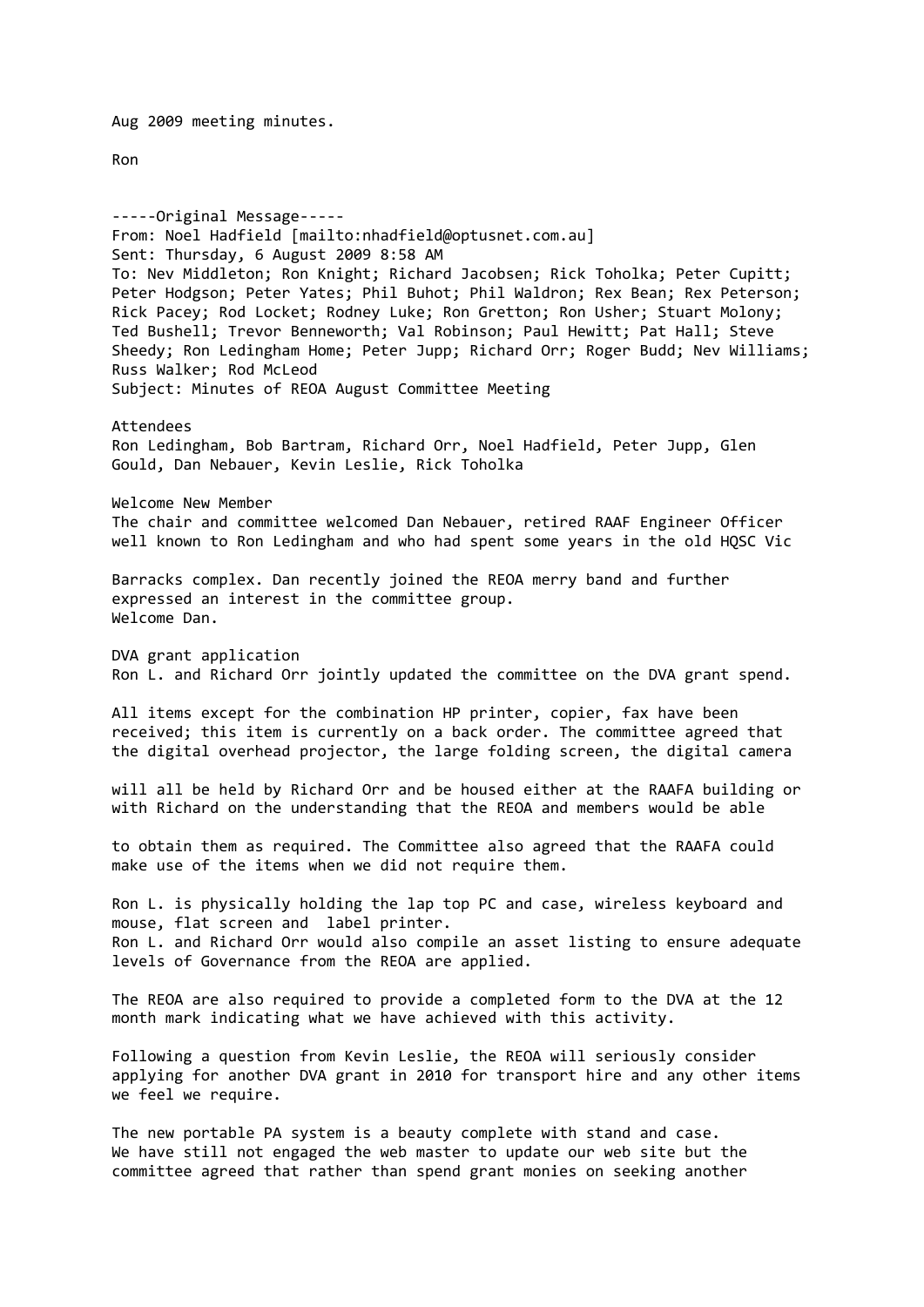service provider to host the REOA web site, we would stay with the current Vic State Government free site and use the money to achieve a regular update service as well as modernise the current site. Metal lapel badges At last the metal lapel badges have been received with an initial order of 100. Following some discussion the committee agreed to charge members \$10 per lapel badge to cover initial costs, provide a small profit to the REOA and make it easy for change. The 9 committee members present where impressed with the finished product and all purchased one each at \$10. Ron L. is holding the remainder and can be contacted direct re purchases at \$10 each on mobile: 0409 420 458 or via e-mail on [rledingh@bigpond.net.au](mailto:rledingh@bigpond.net.au) or [Ron.Ledingham@auspost.com.au.](mailto:Ron.Ledingham@auspost.com.au) End of Year Lunch Following the success of last year's end of year lunch, the committee unanimously agreed to a similar function for 2009. Date: Thursday 5 November (Oaks or ladies day at the Melbourne races) Venue: Batman's Hill on Collins. MC: Peter Jupp Theme: Bring a guest with emphasis on father, son, daughter, wife, friend. Guest speaker: To be determined but several interesting guests were suggested. More details will be provided in the near future but pencil this date into your diaries. Noel to email broader membership seeking interest and Richard to make tentative booking with facility. Correspondence In/Out Noel Hadfield advised that there was no new correspondence which required the attention of the committee. REOA Financials With grant monies still in the kitty, Richard Orr reported that we are still very much in the black. A detailed account will be provided once we have finalised the grant acquittals. Other Business Kevin Leslie outlined to the committee the desire and need to maintain the membership as being restricted to RAAF Engineering Officers and like equivalent members as this was the original basis for the foundation of the REOA as an organisation. This does not exclude guests being invited to attend but membership would not be offered to those who did not fit the Engineer Officer criteria. This highlighted the important need for all members of the REOA to engage actively with the younger serving RAAF Engineer Officer members in particular if we are to thrive and survive as a group longer term. Glen Gould tabled a collection of photographs of the Bureau of Meteorology activities in Antarctica which generated a lot of interest and discussion.